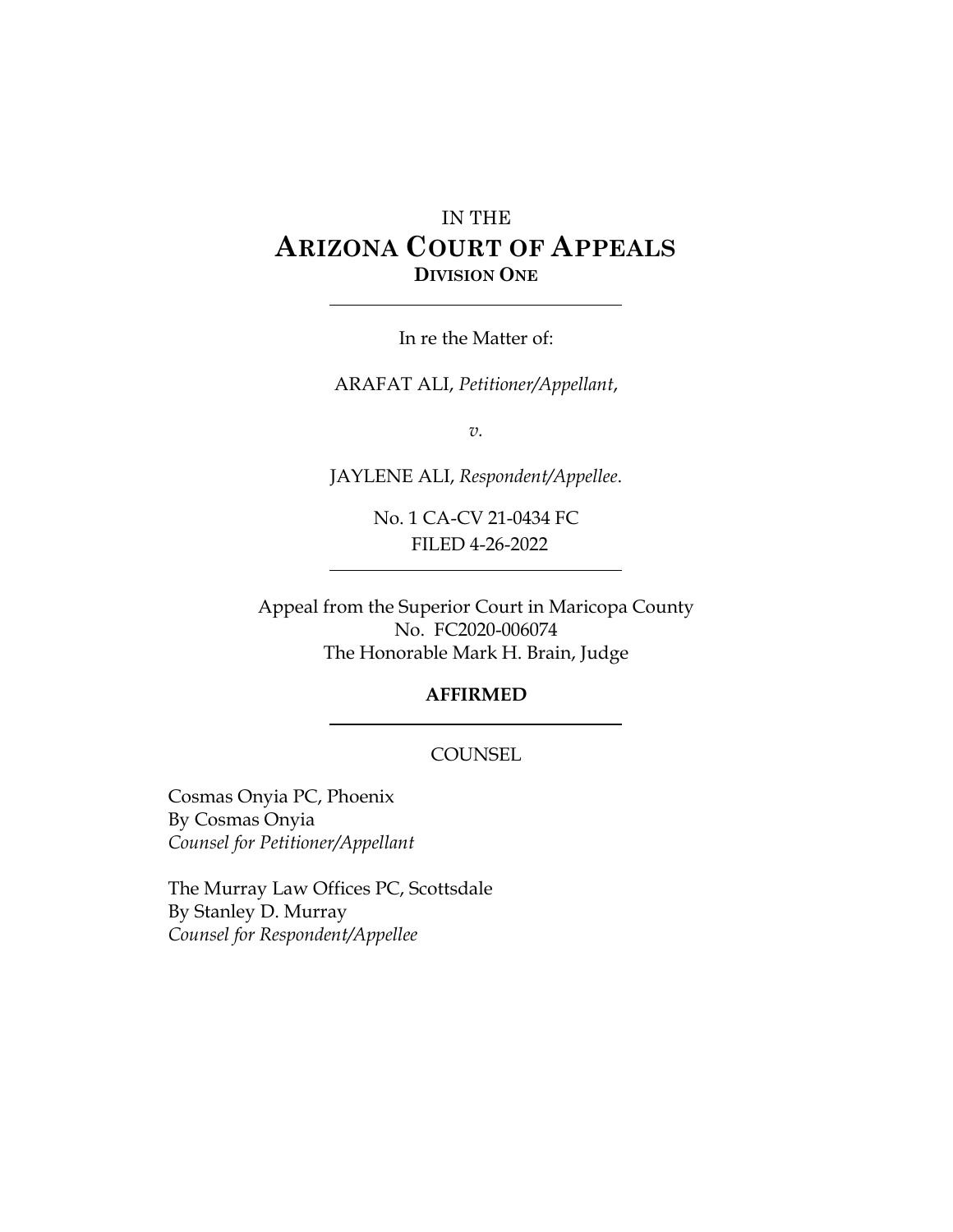### ALI v. ALI Opinion of the Court

## **OPINION**

Judge Angela K. Paton delivered the opinion of the Court, in which Presiding Judge Paul J. McMurdie and Vice Chief Judge David B. Gass joined.

**P A T O N**, Judge:

 $\P$ **1** Arafat Ali ("Father") appeals from the superior court's child support order. Because he has shown no error, we affirm.

## **FACTS AND PROCEDURAL HISTORY**

**¶2** During their marriage, Jaylene Ali ("Mother") and Father had a son. A year later, Mother and Father divorced in California. Mother and son moved to Arizona while the divorce proceeding was pending, and Father remained in California. Due to Father's history of domestic violence against Mother, Parents stipulated that Mother would be awarded sole legal and physical custody of son and Father would have no parenting time or visitation. A California court entered a custody order reflecting this stipulation and provided that "upon entry of the filing of the parties' marital dissolution, California shall relinquish jurisdiction to Arizona whereby Arizona shall have jurisdiction to make any further child custody and child visitation orders in this case." Father registered the California custody order in Arizona, pursuant to the Uniform Child Custody Jurisdiction and Enforcement Act, A.R.S. § 25-1055. Neither Parent registered any other order in Arizona.

**¶3** Two years later, Father petitioned the Maricopa County Superior Court ("superior court") to modify the California custody order. Father sought (1) joint legal decision-making authority, (2) long-distance parenting time, and (3) a modified child support order based on Arizona Child Support Guidelines, A.R.S. § 25-320 app. ("2018 Guidelines") (current version at A.R.S. § 25-320 app. (2022)).

 $\P$ **4** In his proposed resolution statement, Father said "[t]he California Court did not establish any order for child support" and asked the superior court to "determine and establish [a] child support order in this matter based on the Arizona Child Support Guidelines." In his pretrial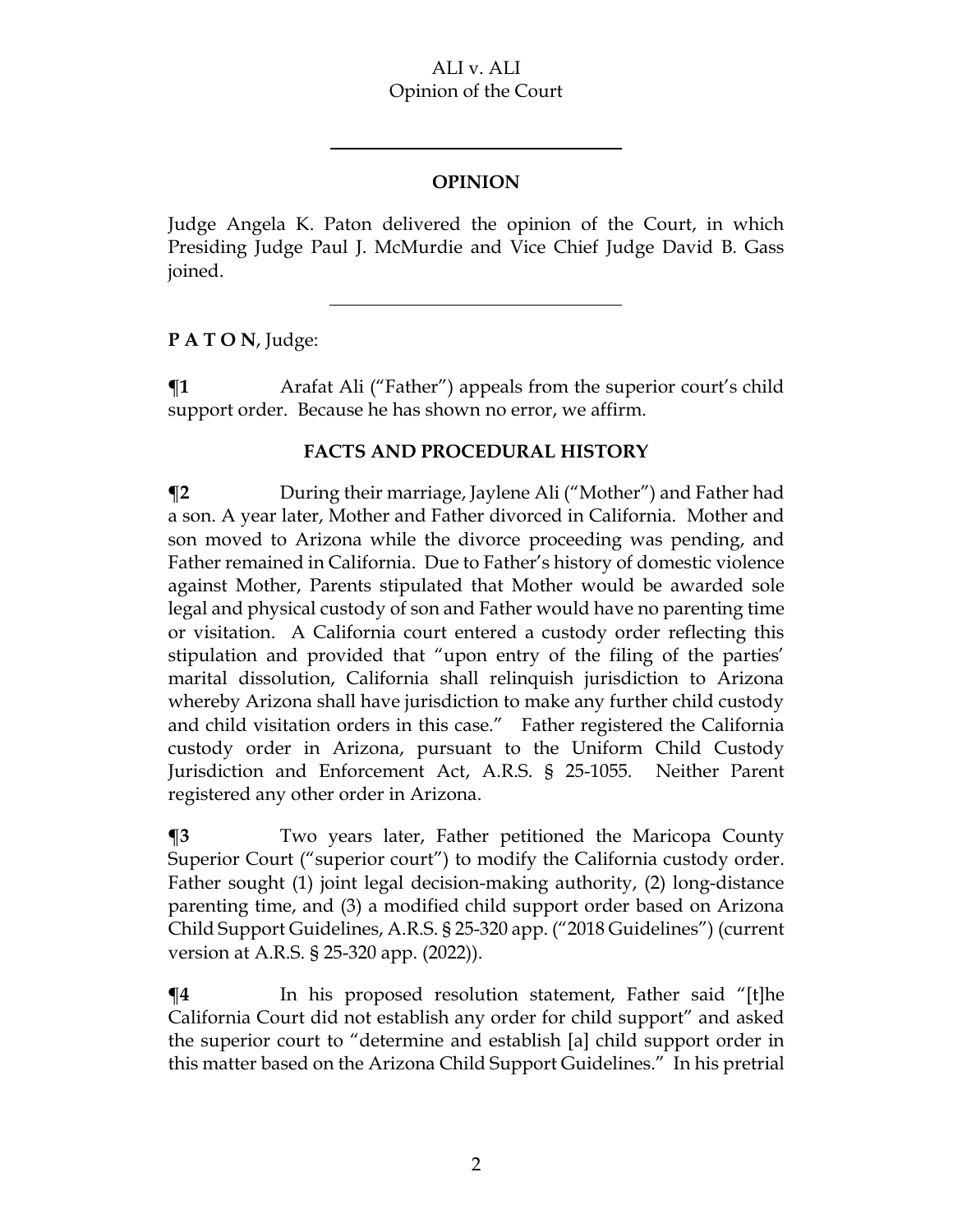# ALI v. ALI

## Opinion of the Court

statement, Father again asked the superior court to enter child support orders consistent with Arizona Guidelines.

**¶5** At the evidentiary hearing on Father's petition, Father confirmed that no child support decree was entered in California. The superior court found that it had subject matter jurisdiction to enter a child support order because California declined to do so.

**¶6** The superior court ordered joint legal decision-making authority and a long-distance parenting plan that "maximize[d] each parent's parenting time." The court found there was no existing child support order and ordered Father to pay \$487.00 in monthly child support pursuant to the Arizona Guidelines.

**¶7** Father moved to amend, asking the superior court to vacate the child support order. Father argued for the first time that a California court ordered he pay \$0.00 in child support, and because that order was not registered in Arizona, the superior court could not modify it. Father, however, never provided the alleged California support order to the superior court.

**¶8** The superior court denied Father's motion. The court reasoned that "the evidence presented at trial did not suggest that a California court evaluated evidence and determined that neither party should pay child support; instead, the evidence was that the California court did not address the issue, so that there was no determination to register." The superior court also noted that it was Father who initiated the proceedings and asked the court to award child support pursuant to Arizona Guidelines.

**¶9** Father timely appealed. We have jurisdiction pursuant to Article 6, Section 9, of the Arizona Constitution, and A.R.S. §§ 12-  $120.21(A)(1)$  and  $-2101(A)(1)$ .

## **DISCUSSION**

## **I. Subject Matter Jurisdiction**

**¶10** We review challenges to subject matter jurisdiction de novo*. Duckstein v. Wolf*, 230 Ariz. 227, 231, ¶ 8 (App. 2012) (citing *State v. Bryant*, 219 Ariz. 514, 516, ¶ 4 (App. 2008)). "'Subject matter jurisdiction' is 'the power to hear and determine cases of the general class to which the particular proceedings belong . . . .'" *Glover v. Glover*, 231 Ariz. 1, 5, ¶ 18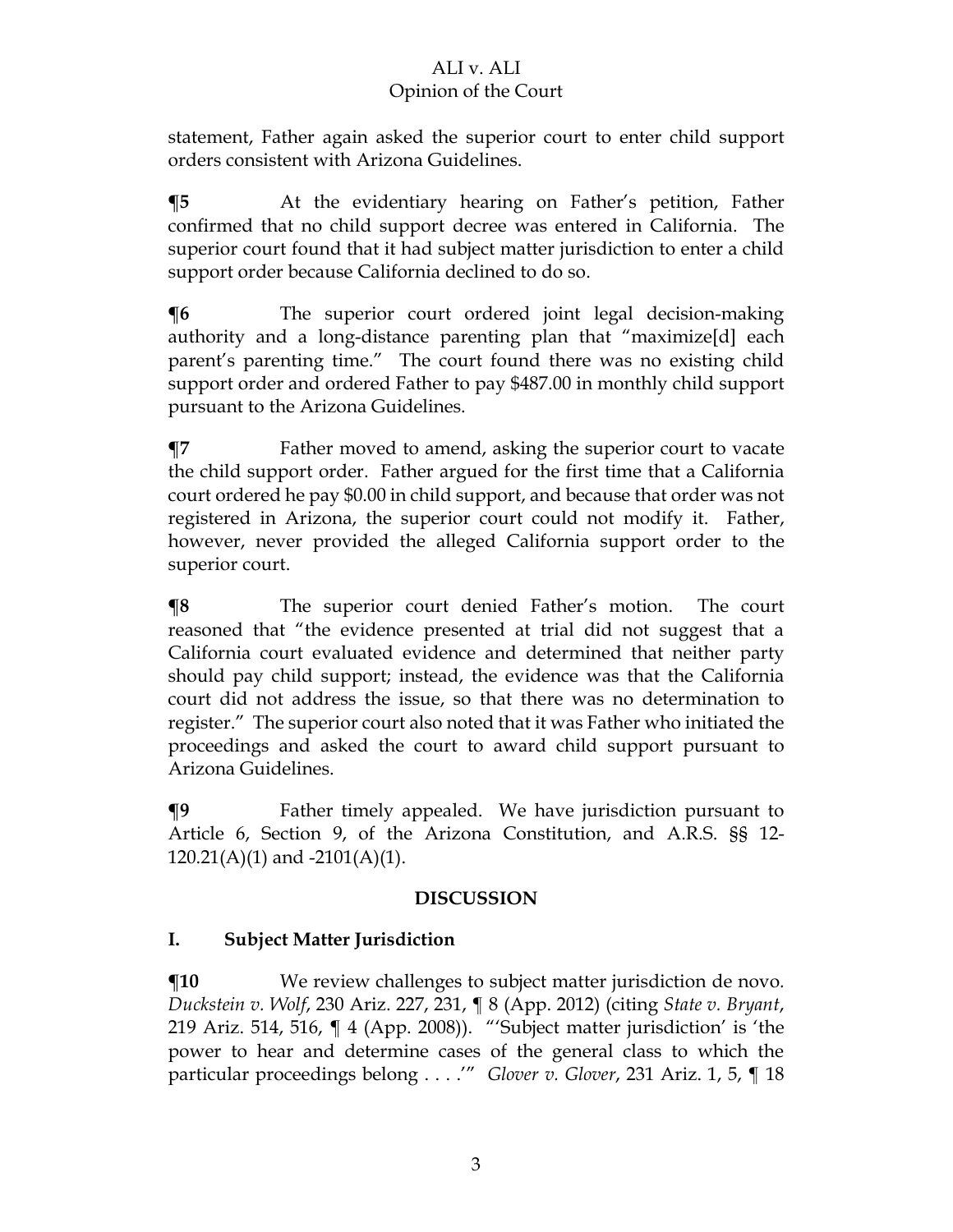# ALI v. ALI

## Opinion of the Court

(App. 2012) (quoting *In re Marriage of Dorman*, 198 Ariz. 298, 301, ¶ 7 (App. 2000)).

**¶11** Father argues the superior court lacked subject matter jurisdiction to enter the child support order. Specifically, he contends that the marital dissolution decree entered in California provided that "neither party shall pay or receive child support from the other parent[,]" and therefore *Glover* controls.

**¶12** In *Glover*, this court recognized that Arizona's Uniform Interstate Family Support Act requires a party to register a foreign child support order to confer subject matter jurisdiction on Arizona courts to modify that support order. *See Glover*, 231 Ariz. at 2, ¶ 1 (discussing A.R.S. §§ 25-1201 to -1342); *see also* A.R.S. § 25-1309 (requiring a party seeking to have an Arizona superior court modify a child support order issued in another state to first register that order in Arizona).

 $\P$ **13** A child support order is "a judgment, decree, order, decision or directive . . . that provides for monetary support" for a child. A.R.S. § 25-1202(2), (29). An order providing that neither parent is required to pay child support to the other parent for the benefit of a child is an order providing for monetary support for that child. *See* A.R.S. § 25-1202. In other words, a zero-dollar child support award is a valid order that, under *Glover*, must be registered before it can be modified by another state. *Glover*, however, is inapposite here because the record contains no existing child support order for Arizona to modify.

 $\P$ **14** Instead, as the superior court properly found, the evidence showed that the California court did not address child support, and "there was no determination to register." This evidence included Father's prehearing filings admitting there was no existing child support order and asking the superior court to enter one in compliance with Arizona Guidelines, and Father's explicit confirmation at the evidentiary hearing that the California court did not enter a child support order.The record supports the superior court's finding that no child support order existed.

**¶15** Because no previous support order existed, the superior court had subject matter jurisdiction to enter the child support order. *See* A.R.S. § 25-502(A), (J) (superior court has jurisdiction to establish child support obligation upon the filing of a petition by a parent); *see also* A.R.S. § 25- 320(A) (in a proceeding for child support, the court may order a parent owing a duty of support to a child to pay an amount reasonable and necessary for the support of the child). Father petitioned the superior court